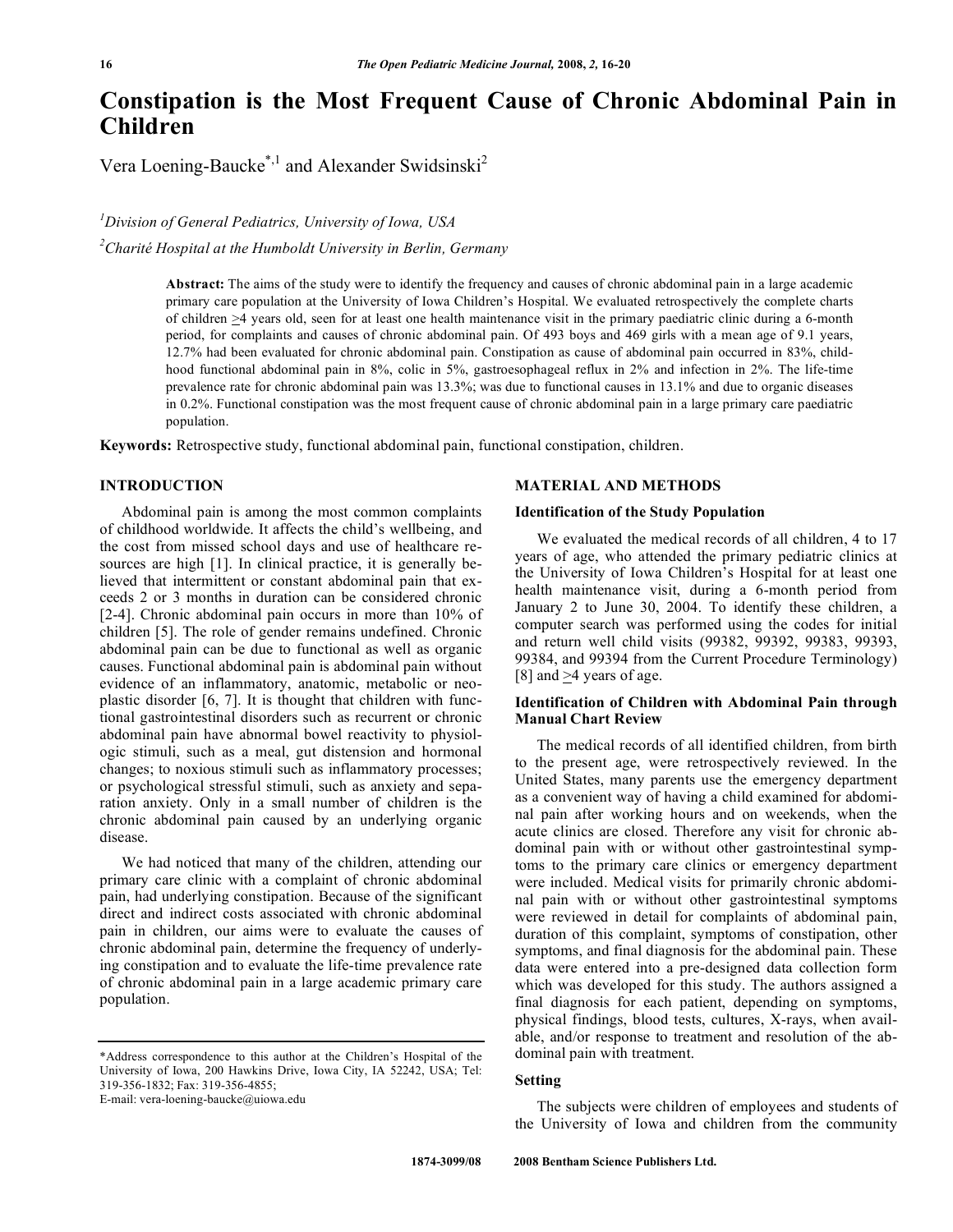who received their primary care in our clinics. Most of the children were Caucasian, few were African-American and children of international students. Iowa City has a population of 80,000 citizens and 30,000 students. The surrounding is rural.

 The primary care was provided by 10 staff pediatricians, increasing later to 17, with the author being one of them. Referred patients were not evaluated in our primary care clinics and were not included.

 The study was approved by the Institutional Human Research Review Committee.

## **Definitions**

 Apley and Naish [3] defined recurrent abdominal pain as at least 3 episodes of pain occurring within 3 months that are severe enough to affect the child's activities. We used the following definition for functional abdominal pain [4]: the child had to have periodic or constant abdominal pain with functional impairment for at least 2 months and an unremarkable physical examination and diagnostic evaluation, except related to stool retention. The term chronic abdominal pain includes all causes, functional as well as organic causes.

 Functional constipation was defined by the classical Iowa criteria, which we and others have used for more than 20 years [9-13]. Functional constipation was defined by a duration of at least 2 months. The criteria for functional constipation in children >4 years of age are given in Table **1**. The same criteria for constipation were also used for children <4 years of age, except fecal incontinence was not included.

|  | Table 1. |  |  |  | <b>Criteria for Functional Constipation</b> |
|--|----------|--|--|--|---------------------------------------------|
|--|----------|--|--|--|---------------------------------------------|

Functional constipation was defined by a duration of at least 2 months and by  $\geq$  2 of the following characteristics in children  $\geq$  4 years of age: 1. Frequency of bowel movements of less than three stools per week 2.  $\geq$ 1 episode of faecal incontinence (formerly called encopresis) per week 3. History of retentive posturing (or excessive volitional stool retention)

- 4. History of painful or hard bowel movements
- 5. Large stools in the rectum or felt on abdominal examination, or
- 6. Passing of stools so large that they obstruct the toilet

 Colic is a symptom complex of early infancy that is characterized by paroxysms of irritability, fussing, or crying, that starts and stops without obvious cause, episodes lasting for  $\geq$ 3 hours per day and occurring at least three times per week for at least one week [14].

#### **Data Analyses**

 The relevant information was abstracted and entered into a pre-designed data collection form. Patient characteristics were summarized using observed proportions, means, standard deviations and ranges. T-test,  $X^2$ -test and Fisher's exact test were used. Significance was accepted at p <0.05. Results were expressed as mean  $\pm$  standard deviation or percent. For defining life-time prevalence rate, we restricted the patient population to those who were served by our clinics since birth or starting in the first 2 months of life. This prevalence was calculated by dividing the number of children with

chronic abdominal pain in this group by the total number in this group multiplied with 100.

# **RESULTS**

 The computer identified 1002 children, 4 to 17.9 years of age. Their complete medical records were retrospectively reviewed. Forty children were excluded because of chronic diseases, such as cerebral palsy with severe mental retardation, severe mental retardation due to chromosomal abnormalities, severe cardiac abnormalities with surgical procedures such as cardiac transplant or pacemaker implant, and one child with ulcerative colitis, diagnosed in infancy. Therefore the study included 962 children (493 boys, 469 girls) with a mean age of  $9.1 \pm 3.9$  years, median 8.6 years. Their medical records were reviewed in depth.

Chronic abdominal pain (of  $\geq$ 2 months duration) was evaluated in 122 (12.7%) children, 53 boys and 69 girls  $(10.8\%$  versus 14.7%;  $p = 0.062$ ). The first visit for chronic abdominal pain occurred at a mean age of  $6.6 + 3.9$  years, median 6.3 years, range 2 months to 17.5 years. One hundred and fourteen of these 122 children (93%) were first evaluated in the primary care clinic and 8 were evaluated in the emergency room.

## **Causes of Chronic Abdominal Pain**

 One hundred and twenty-two children had been examined for chronic abdominal pain. Chronic abdominal pain occurred in 53 boys (10.8%) (Table **2**). The pain in boys was due to functional constipation 44 times, due to childhood functional abdominal pain 5 times, and due one time each to colic and gastroesophageal reflux disease, *Cryptosporidium* infection and *Entamoeba histolytica* infection.

 Table **2** shows the data for the 69 girls (14.7%) with chronic abdominal pain. The pain in girls was due to functional constipation 57 times, due to colic 5 times, childhood functional abdominal pain 5 times, and one time each to gastroesophageal reflux disease and to side pain during running.

 There was no significant difference in causes of abdominal pain in boys and girls.

 Only 5 children had a second episode of chronic abdominal pain with a different symptom combination later in life and received for the second episode a different diagnosis. Two children with functional constipation were later evaluated for aerophagia, one child with colic as an infant was evaluated at 5 years of age for functional constipation with faecal incontinence, and two children suffered later from gastroesophageal reflux disease.

 Overall only 5.7% of the chronic abdominal pain in boys and 1.4% in girls were due to organic disease. Abdominal pain was due to functional causes in 95.9%.

 The frequency of symptoms which supported a diagnosis of functional constipation is listed in Table **3**. The presence or absence of all symptoms or physical findings was not recorded for each child, but all constipated children fit the criteria for functional constipation. Ninety-four children of the 101 children (93%), who had functional constipation as the cause of their abdominal pain, were first evaluated in the primary care clinic and 7 were seen in the emergency room. All constipated children had 2 to >30 follow-up visits in our primary care clinics (mean  $17 + 9$ ) after the first visit for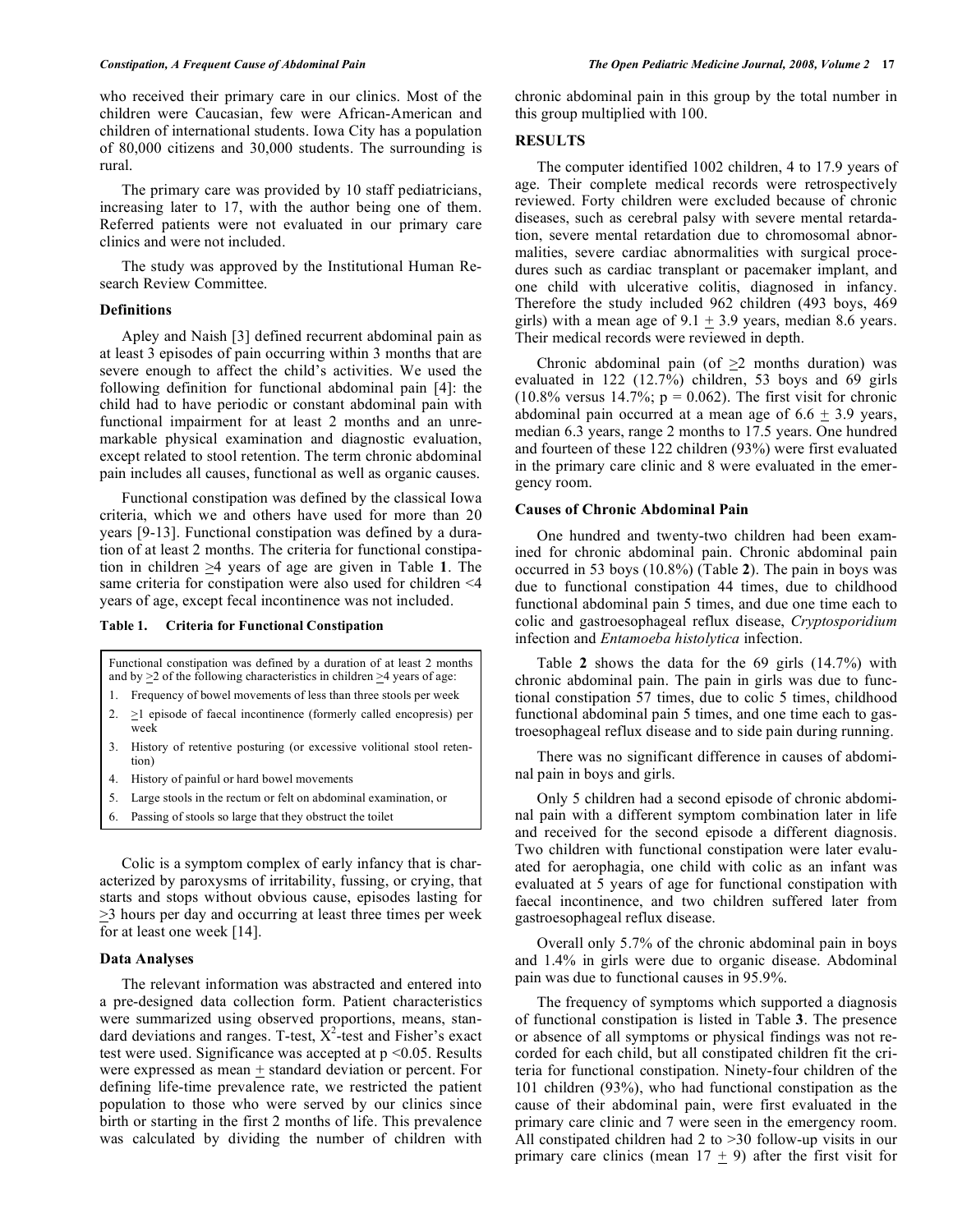| Number $(\% )$                         | <b>Chronic Abdominal Pain</b> |                    |                  |
|----------------------------------------|-------------------------------|--------------------|------------------|
|                                        | All children 122 (12.7%)      | Boys 53 $(10.8\%)$ | Girls 69 (14.7%) |
| 1. Due to functional GI disorders:     | $117(95.9\%)$                 | 50 (94.3%)         | $67(97.1\%)$     |
| Due to functional constipation         | $101(82.8\%)$                 | 44 (83%)           | 57 (82.6%)       |
| Not related to functional constipation | $16(13.1\%)$                  | $6(11.3\%)$        | $10(14.5\%)$     |
| Childhood functional abdominal pain    | $10(8.2\%)$                   |                    |                  |
| Colic                                  | $6(4.9\%)$                    |                    |                  |
| 2. Due to organic causes:              | $4(3.3\%)$                    | $3(5.7\%)$         | $1(1.4\%)$       |
| Gastroesophageal reflux                |                               |                    |                  |
| Chronic infection*                     |                               | 2                  | $\theta$         |
| 3. Side pain during running            | $1(0.8\%)$                    | 0                  | $1(1.4\%)$       |

\**Cryptosporidium* infection and *Entamoeba histolytica* infection in one child each.

abdominal pain. Only 3 children had <4 follow-up visits, with one having 2 follow-up visits only. Our outcome data documented relief of abdominal pain with adequate laxative treatment in these 101 children.

 We did not find a risk that the selected population in our study was biased towards the sick, in larger need of a checkup. Twelve of the  $962$  children  $(1%)$  came to the primary care clinic with a new complaint of abdominal pain during the six-month period of patient selection.

#### **Life-Time Prevalence Rates of Chronic Abdominal Pain**

 To evaluate the life-time prevalence rate of chronic abdominal pain, we evaluated all 435 children (226 boys and 209 girls) with a mean age of  $8.5 \pm 3.8$  years, median 7.4 years, who were born in our hospital ( $n = 410$ ) or joined our primary care clinic within the first 2 months of life  $(n = 25)$ . Fifty-eight children (13.3%) had been evaluated for chronic abdominal pain, 28 boys and 30 girls. The abdominal pain was due to functional constipation 49 times (84.5%), to colic 6 times (10.3%), to childhood functional abdominal pain twice (3.4%), and to gastroesophageal reflux disease once (1.7%). Therefore, only one child had an organic disease as the cause of the abdominal pain  $(0.2\%)$ , while 57  $(13.1\%)$  of these 435 children had functional abdominal pain. Table **4** shows the age at the time of the first clinic visit for functional abdominal pain and the age distribution of the children at the time of inclusion into the study. The onset of functional abdominal pain occurred significantly more frequently before 8 years of age than after 8 years of age ( $p \le 0.001$ ).

#### **DISCUSSION**

 We retrospectively generated data from a primary care setting to determine the causes of chronic abdominal pain in children. We found that 12.7% of the children had experienced chronic abdominal pain. There was no significant difference in the frequency and causes of abdominal pain in boys and girls. Prevalence rates for recurrent abdominal pain have been reported in a large British population cohort study: 3.8% of 2-year-olds, 6.9% of 3-year-olds and 11.8% of 6-year-old children had functional abdominal pain [15]. In another cohort study from Southeast Sweden, Ludvigsson *et al*. [16] using parental questionnaires to evaluate 8341 children at birth, one year and 2.5 years of age, found that 5.7% suffered from abdominal pain and  $6.5\%$  from constipation. In a community-based study in the United States, some abdominal pain was reported in 75% of adolescents [17]. In this study, 13% of middle school and 17% of high school students reported at least weekly abdominal pain, 21% reported abdominal pain severe enough to affect daily activity. The prevalence rates ranged from 0.3% to 19% in a systemic review of the published literature on childhood recurrent

|  | Table 3. Symptoms of Functional Constipation in 101 Children with Abdominal Pain |
|--|----------------------------------------------------------------------------------|
|  |                                                                                  |

|                                      | Symptom Reported as Present/Absent n° | <b>Symptom Documented n</b> | <b>Symptom Present in</b> |
|--------------------------------------|---------------------------------------|-----------------------------|---------------------------|
| < 3 bowel movements/week             | 35/54                                 | 89                          | 35%                       |
| Retentive posturing/                 |                                       |                             |                           |
| excessive volitional stool retention | 23/26                                 | 49                          | 23%                       |
| $> 1$ times fecal incontinence/week  | 18/77                                 | 96                          | 18%                       |
| Painful or hard stools               | 81/14                                 | 95                          | 80%                       |
| Large stool in the rectum            | 77/18                                 | 95                          | 76%                       |
| Large stool in abdomen               | 53/48                                 | 101                         | 51%                       |
| Stools obstruct the toilet           | 29/55                                 | 84                          | 28%                       |
| Blood in stool                       | 13/84                                 | 97                          | 13%                       |

**\*** The number of children evaluated for each finding. Not all symptoms or physical findings were documented for each child.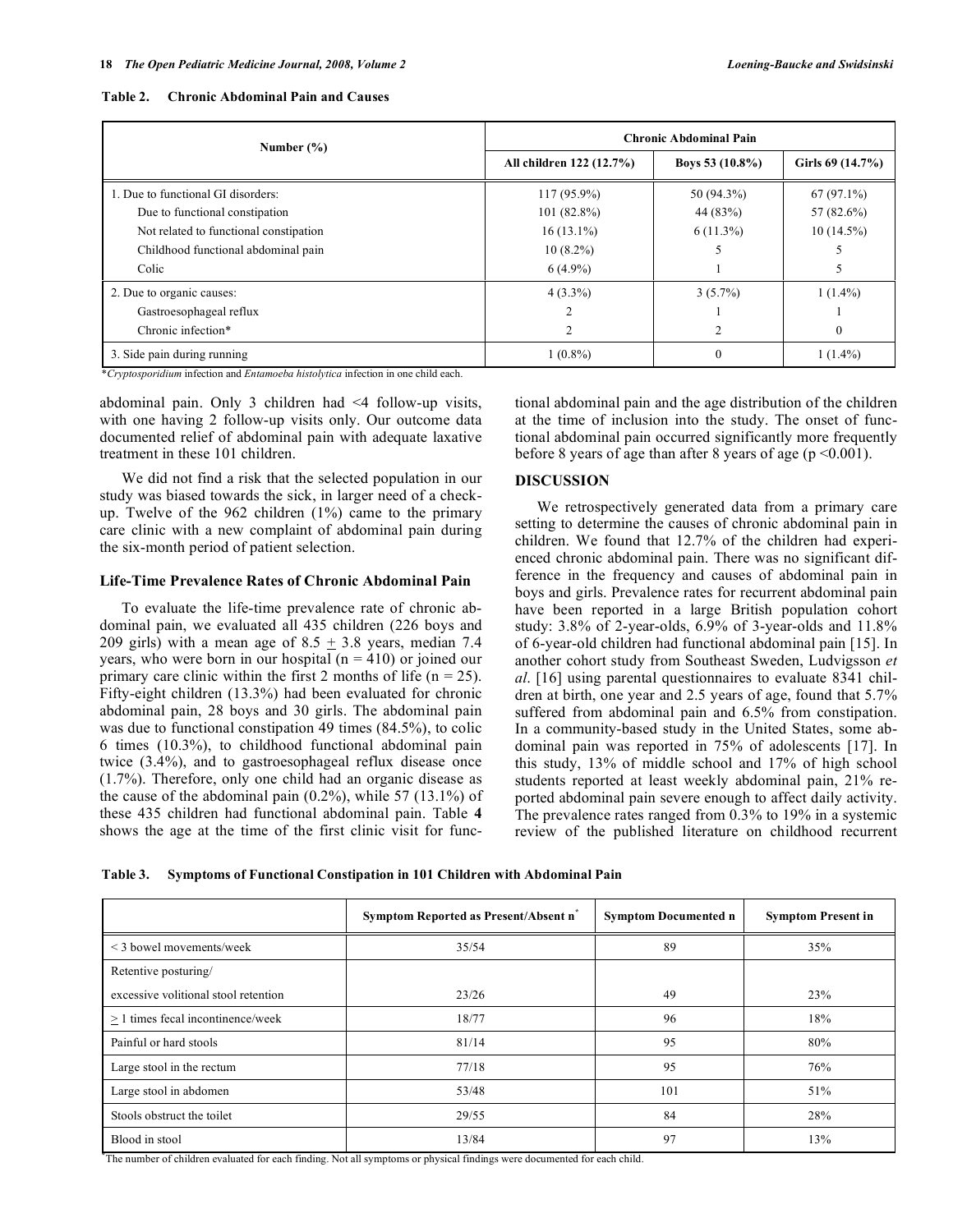|                |    | Age at 1 <sup>st</sup> Visit for Functional Abdominal Pain | <b>Age At Time Of Inclusion Into Study</b> |                          |
|----------------|----|------------------------------------------------------------|--------------------------------------------|--------------------------|
|                | n  | $\frac{6}{9}$                                              | n                                          | $\frac{6}{9}$            |
| $\leq$ 1 years |    | 14%                                                        | $\hspace{0.05cm}$ – $\hspace{0.05cm}$      | $\overline{\phantom{a}}$ |
| 1-3 years      | 14 | 25%                                                        | $- -$                                      | $- -$                    |
| 4-7 years      | 19 | 33%                                                        | 226                                        | 52%                      |
| 8-11 years     | 10 | 18%                                                        | 115                                        | 26%                      |
| $> 12$ years   |    | 11%                                                        | 94                                         | 22%                      |

**Table 4. Data for the 435 Children who Joined Our Clinic from Birth or within 2 Months of Life** 

abdominal pain in population and school-based samples, and depended on the age of the children and the definition used [18].

 We found that in 95.9% the abdominal pain was due to a functional gastrointestinal disorder, most often due to functional constipation. Only in 14% of children with chronic abdominal pain was the functional abdominal pain not related to functional constipation; it was due to childhood functional abdominal pain in 9% and due to colic in 5%. Uc *et al*. [19], using a questionnaire in 243 African-American school-age children who came for an annual school physical to a community clinic in Little Rock, Arkansas, USA, found that 19.3% fit the Rome II criteria for functional gastrointestinal disorders[2]; 0.8% had symptoms of functional dyspepsia, none had irritable bowel syndrome, 0.4% had functional abdominal pain syndrome, 0.4% had abdominal migraine, 2.5% had aerophagia, and 16% had constipation with 26% of the constipated children complaining of functional abdominal pain (personal communication).

 We found that functional constipation was the most frequent cause of functional abdominal pain in children. It was responsible for 83% of all chronic abdominal pain, and for 86% of all functional abdominal pain. Our experience shows there is no substitute for direct questioning related to details of defecation and a thorough examination, including a rectal examination in the evaluation of a child with chronic abdominal pain. A plain abdominal X-ray may be necessary in those who had a recent bowel movement and no stool mass in the rectal ampulla and in those who are very obese. That constipation is the cause of chronic abdominal pain and not just associated with abdominal pain is supported by our outcome data which showed relief of abdominal pain with adequate laxative treatment. Our center has been using the Iowa definition for constipation since early 1980. These classical Iowa criteria were more recently agreed upon by the PACCT group [20] and adopted by the Rome III committee for child/adolescents [4]. The authors and others had previously reported that many children, approximately 50%, with longstanding functional constipation with or without faecal incontinence evaluated in tertiary care clinics suffered from abdominal pain [13, 21-23]. A higher percentage (72%) of our children seen for functional constipation in a primary care setting complained of functional abdominal pain. Constipation as a major cause of chronic abdominal pain in children, from toddler age to the preteen years, has been previously reported [24-26]. The study by Eidlitz-Markus *et al*. [24] supports our findings that functional constipation is a frequent cause of functional abdominal pain. In this prospective study, 76 children were examined in a tertiary care center for recurrent attacks of abdominal pain and 57.4% had functional constipation. Constipation obvious by history was present in 14.7%, but 42.6% had occult constipation, defined as absence of constipation complaints in the initial history or of symptoms to indicate the presence of constipation. The diagnosis was made by rectal examination and/or plain abdominal X-ray. In 83% of these children, the abdominal pain had subsided or disappeared within 2 weeks to 3 months of treatment for constipation, and in 96.5% at the 1-1.5 year follow-up [24].

 In taking the history and examining the child, the clinicians first task is to rule out the wide range of organic disorders that may present with chronic abdominal pain. The prevalence rates of organic disease ranged from 5% in the general population to 40% in a paediatric gastroenterology practice [27]. The prevalence for chronic abdominal pain due to underlying organic disease in our children was only 3%. Kokkonen *et al*. [28] reported a much higher rate of organic disease in Finish 10- to 11-year old children, including milk protein intolerance, lactose intolerance, celiac disease and *Helicobacter pylori* infection.

 Limitations of our study: Medications for functional abdominal pain are often prescribed judiciously as an individual approach to relieve symptoms and disability. Treatment suggestions for functional abdominal pain have included acid-reduction therapy, low doses of psychotropic agents, and osmotic laxatives even though none have been evaluated in a double-blind randomized trial. Diagnoses such as gastroesophageal reflux disease and even constipation may have been given to allow for a treatment trial with acidsuppressive therapy or laxative. We therefore reviewed the treatment outcome and long-term outcome in these children to verify that the diagnosis was correct, but have to consider a placebo effect in some of the children. If constipationpredominant irritable bowel syndrome was a cause of abdominal pain, could not be determined because of the similarity of symptoms in constipation-predominant irritable bowel syndrome and in functional constipation [29]. Constipation-predominant irritable bowel syndrome is a symptombased diagnosis, requiring chronic abdominal pain and symptoms of constipation for diagnosis, symptoms which are also present in many children with functional constipation [30]. Others believe that functional constipation may co-exist with constipation-predominant irritable bowel syndrome [31].

Although a prospective design could have provided a better opportunity for standardized data collection at the time